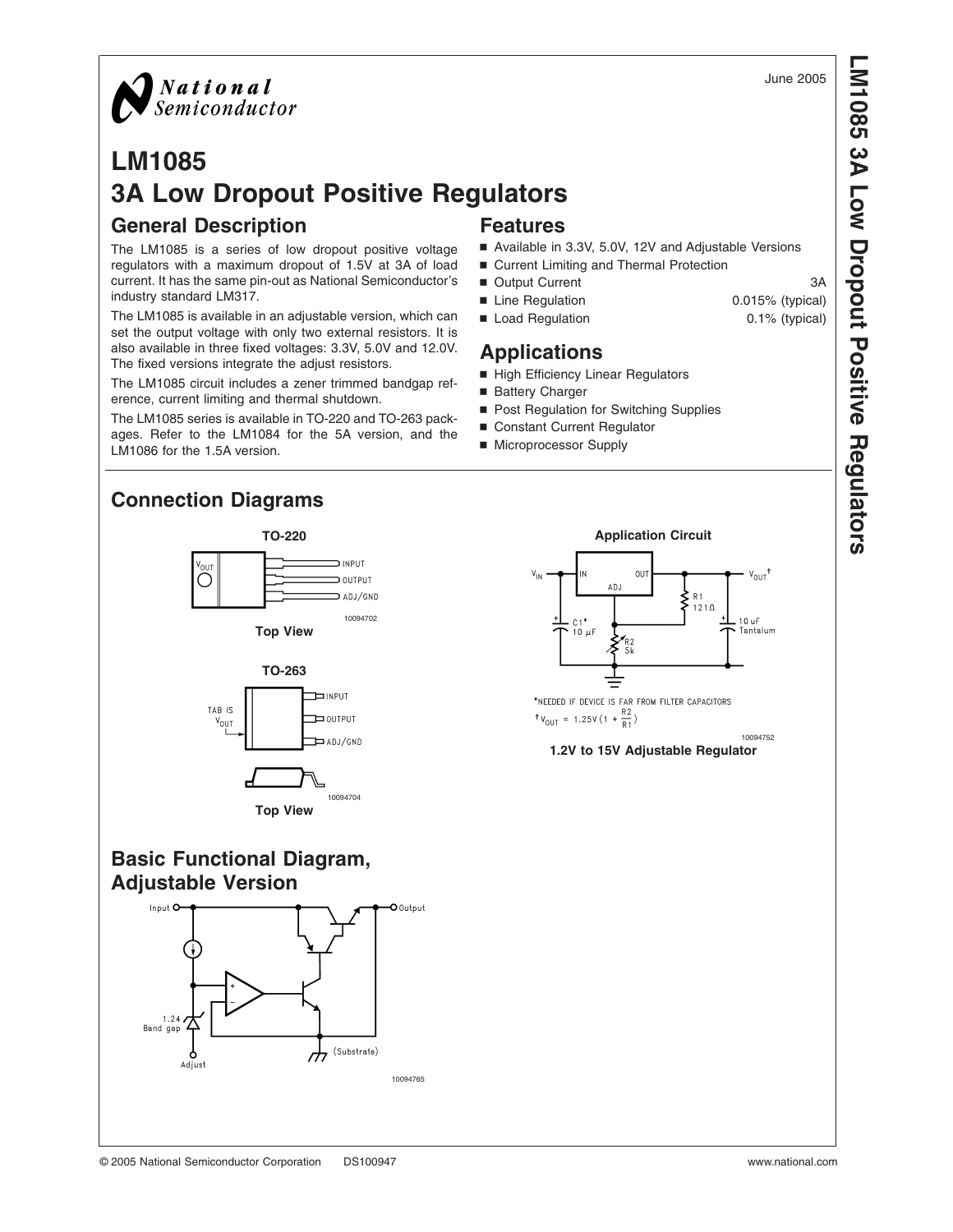**LM1085**

## **Ordering Information**

| Package       | <b>Temperature Range</b>              | <b>Part Number</b>             | <b>Transport Media</b> | <b>NSC Drawing</b> |  |
|---------------|---------------------------------------|--------------------------------|------------------------|--------------------|--|
| 3-lead TO-263 | $-40^{\circ}$ C to $+125^{\circ}$ C   | <b>LM1085IS-ADJ</b>            | Rails                  |                    |  |
|               |                                       | LM1085ISX-ADJ                  | Tape and Reel          |                    |  |
|               |                                       | LM1085IS-12                    | Rails                  | TS3B               |  |
|               |                                       | LM1085ISX-12                   | Tape and Reel          |                    |  |
|               | LM1085IS-3.3                          |                                | Rails                  |                    |  |
|               |                                       | LM1085ISX-3.3<br>Tape and Reel |                        |                    |  |
|               |                                       | LM1085IS-5.0                   | Rails                  |                    |  |
|               |                                       | LM1085ISX-5.0                  | Tape and Reel          |                    |  |
| 3-lead TO-220 | $-40^{\circ}$ C to + 125 $^{\circ}$ C | <b>LM1085IT-ADJ</b>            | Rails                  |                    |  |
|               |                                       | LM1085IT-12                    | Rails                  | T <sub>0</sub> 3B  |  |
|               |                                       | LM1085IT-3.3                   | Rails                  |                    |  |
|               |                                       | LM1085IT-5.0                   | Rails                  |                    |  |

# **Simplified Schematic**



10094734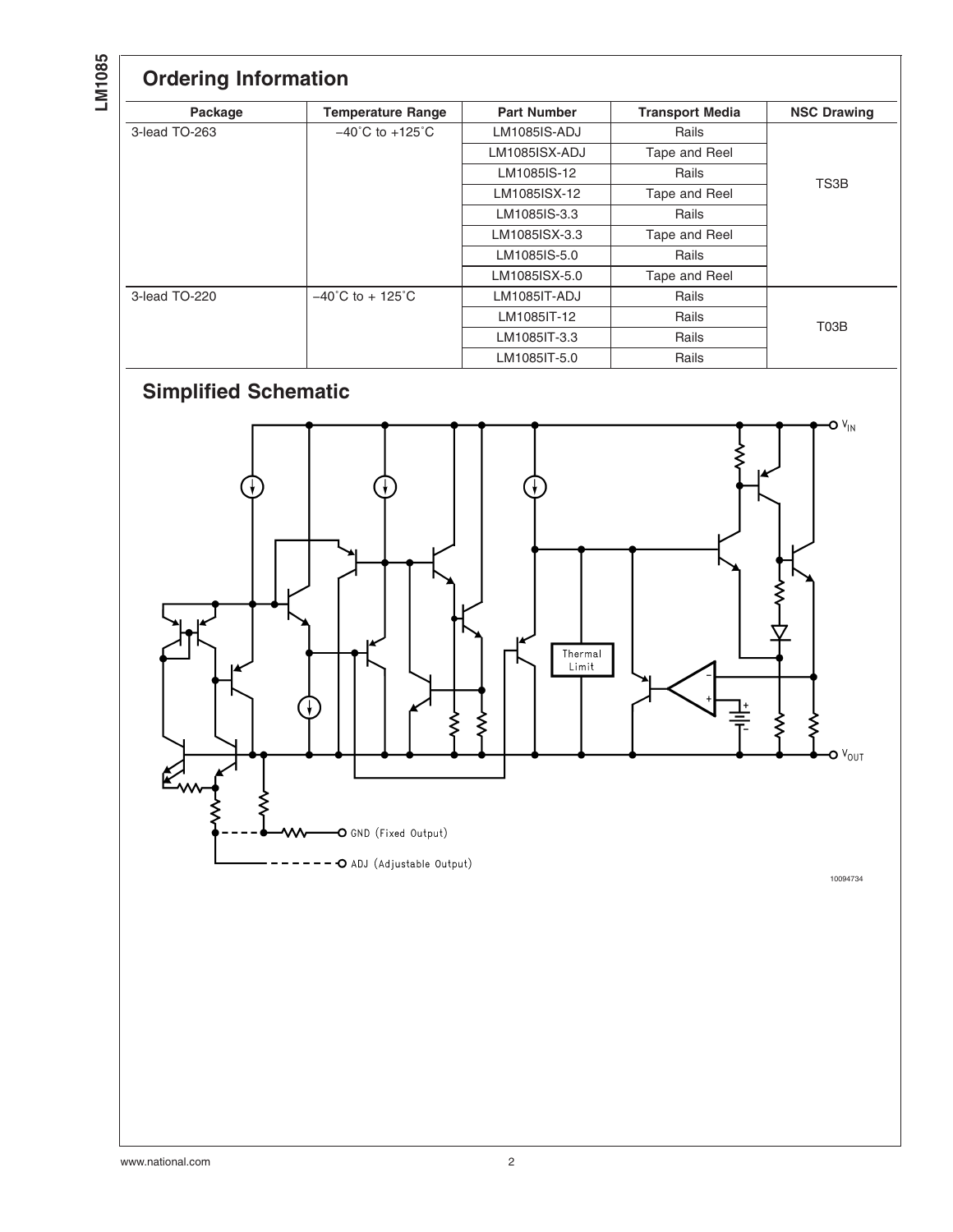## **Absolute Maximum Ratings [\(Note 1\)](#page-3-0)**

**If Military/Aerospace specified devices are required, please contact the National Semiconductor Sales Office/ Distributors for availability and specifications.**

Maximum Input to Output Voltage Differential

| LM1085-ADJ                 | 29V                |
|----------------------------|--------------------|
| LM1085-12                  | 18V                |
| LM1085-3.3                 | 27V                |
| LM1085-5.0                 | 25V                |
| Power Dissipation (Note 2) | Internally Limited |

Junction Temperature  $(T_J)$ (Note 3) 150°C Storage Temperature Range -65°C to 150°C Lead Temperature 260°C, to 10 sec ESD Tolerance [\(Note 4\)](#page-3-0) 2000V

## **Operating Ratings [\(Note 1\)](#page-3-0)**

| Junction Temperature Range $(T_{J})$ (Note 3) |  |
|-----------------------------------------------|--|
| .                                             |  |

| <b>Control Section</b> | $-40^{\circ}$ C to 125 $^{\circ}$ C |
|------------------------|-------------------------------------|
| <b>Output Section</b>  | $-40^{\circ}$ C to 150 $^{\circ}$ C |

## **Electrical Characteristics**

Typicals and limits appearing in normal type apply for  $T_J = 25^{\circ}$ C. Limits appearing in **Boldface** type apply over the entire junction temperature range for operation.

| Symbol                  | <b>Parameter</b>            | <b>Conditions</b>                                                                                                                                            | Min<br>(Note 6)  | <b>Typ</b><br>(Note 5) | <b>Max</b><br>(Note 6) | <b>Units</b>          |
|-------------------------|-----------------------------|--------------------------------------------------------------------------------------------------------------------------------------------------------------|------------------|------------------------|------------------------|-----------------------|
| $V_{REF}$               | Reference Voltage           | <b>LM1085-ADJ</b><br>$I_{\text{OUT}} = 10 \text{mA}, V_{\text{IN}} - V_{\text{OUT}} = 3V$                                                                    | 1.238            | 1.250                  | 1.262                  | V                     |
|                         |                             | 10mA $\leq l_{OUT} \leq l_{FULL\text{ LOAD}}$ , 1.5V $\leq (V_{IN} - V_{OUT}) \leq 15V$<br>(Note 7)                                                          | 1.225            | 1.250                  | 1.270                  | V                     |
| $V_{\text{OUT}}$        | Output Voltage<br>(Note 7)  | LM1085-3.3<br>$I_{\text{OUT}}$ = 0mA, $V_{\text{IN}}$ = 5V<br>$0 \leq I_{\text{OUT}} \leq I_{\text{FULL LOAD}}$ , 4.8V $\leq V_{\text{IN}} \leq 15V$         | 3.270<br>3.235   | 3.300<br>3.300         | 3.330<br>3.365         | V<br>V                |
|                         |                             | LM1085-5.0<br>$I_{\text{OUT}}$ = 0mA, $V_{\text{IN}}$ = 8V<br>$0 \leq I_{\text{OUT}} \leq I_{\text{FULL LOAD}}$ , $6.5V \leq V_{\text{IN}} \leq 20V$         | 4.950<br>4.900   | 5.000<br>5.000         | 5.050<br>5.100         | V<br>V                |
|                         |                             | LM1085-12<br>$I_{\text{OUT}}$ = 0mA, $V_{\text{IN}}$ = 15V<br>$0 \leq I_{\text{OUT}} \leq I_{\text{FULL}\text{ LOAD}}$ , $13.5V \leq V_{\text{IN}} \leq 25V$ | 11.880<br>11.760 | 12.000<br>12.000       | 12.120<br>12.240       | V<br>V                |
| $\Delta V_{\text{OUT}}$ | Line Regulation<br>(Note 8) | LM1085-ADJ<br>$I_{OUT}$ =10mA, 1.5V≤ (V <sub>IN</sub> -V <sub>OUT</sub> ) ≤ 15V                                                                              |                  | 0.015<br>0.035         | 0.2<br>0.2             | $\frac{1}{2}$<br>$\%$ |
|                         |                             | LM1085-3.3<br>$I_{OUT}$ = 0mA, 4.8V $\leq$ V <sub>IN</sub> $\leq$ 15V                                                                                        |                  | 0.5<br>1.0             | 6<br>6                 | mV<br>mV              |
|                         |                             | LM1085-5.0<br>$I_{\text{OUT}} = 0 \text{mA}, 6.5 \text{V} \leq V_{\text{IN}} \leq 20 \text{V}$                                                               |                  | 0.5<br>1.0             | 10<br>10               | mV<br>mV              |
|                         |                             | LM1085-12<br>$1_{\text{OUT}}$ = 0mA, 13.5V $\leq$ V <sub>IN</sub> $\leq$ 25V                                                                                 |                  | 1.0<br>2.0             | 25<br>25               | mV<br>mV              |
| $\Delta V_{\text{OUT}}$ | Load Regulation<br>(Note 8) | <b>LM1085-ADJ</b><br>$(V_{IN}-V_{OUT}) = 3V$ , 10mA $\leq$ $I_{OUT} \leq$ $I_{FULL}$ load                                                                    |                  | 0.1<br>0.2             | 0.3<br>0.4             | $\frac{1}{2}$<br>$\%$ |
|                         |                             | LM1085-3.3<br>$V_{IN} = 5V$ , $0 \leq I_{OUT} \leq I_{FULL}$ load                                                                                            |                  | 3<br>7                 | 15<br>20               | mV<br>mV              |
|                         |                             | LM1085-5.0<br>$V_{IN} = 8V$ , $0 \leq I_{OUT} \leq I_{FULL}$ load                                                                                            |                  | 5<br>10                | 20<br>35               | mV<br>mV              |
|                         |                             | LM1085-12<br>$V_{IN} = 15V$ , $0 \leq I_{OUT} \leq I_{FULL}$ load                                                                                            |                  | 12<br>24               | 36<br>72               | mV<br>mV              |
|                         | Dropout Voltage<br>(Note 9) | LM1085-ADJ, 3.3, 5, 12<br>$\Delta V_{REF}$ , $\Delta V_{OUT}$ = 1%, $I_{OUT}$ = 3A                                                                           |                  | 1.3                    | $1.5$                  | V                     |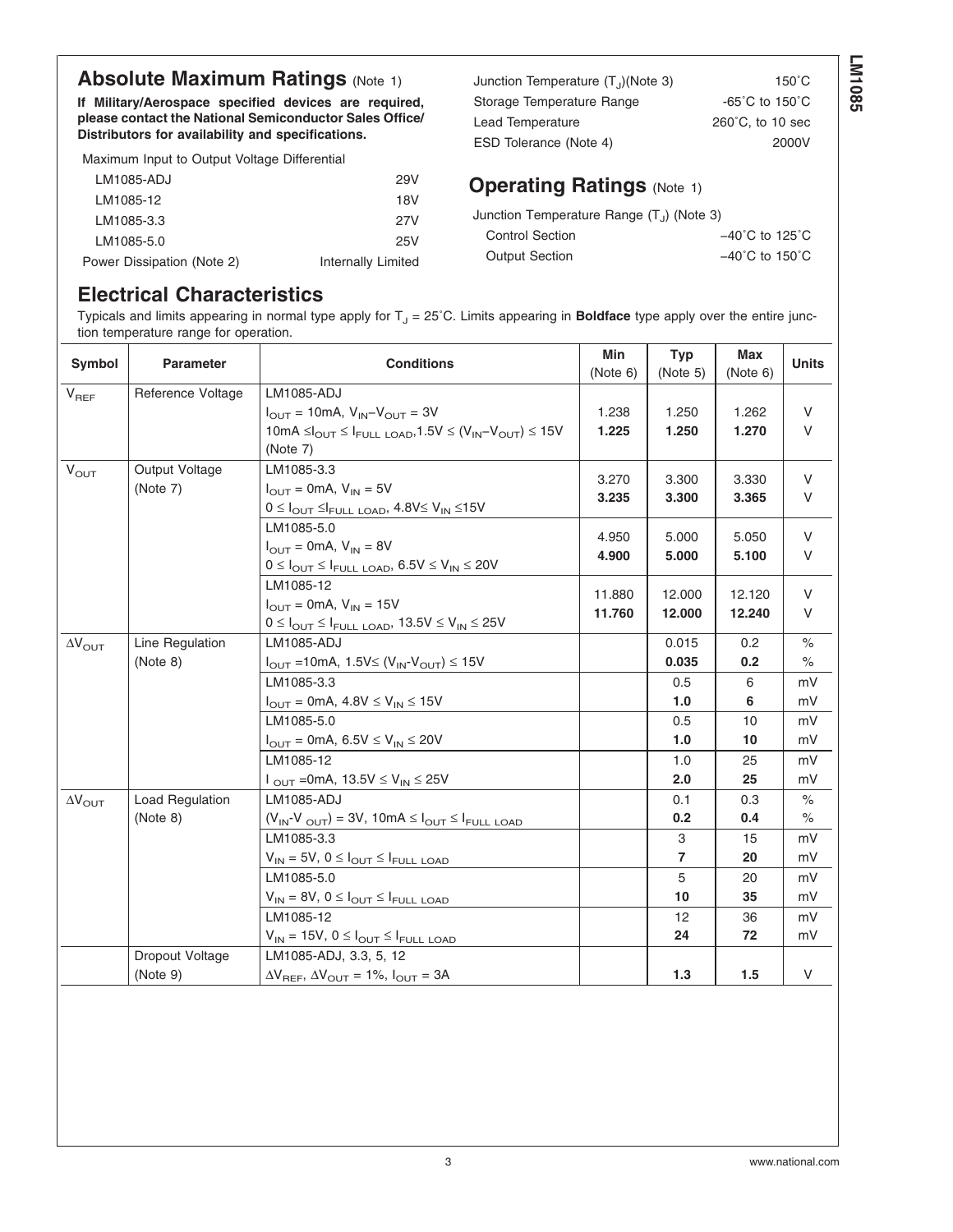<span id="page-3-0"></span>**LM1085**

## **Electrical Characteristics** (Continued)

Typicals and limits appearing in normal type apply for T<sub>J</sub> = 25°C. Limits appearing in **Boldface** type apply over the entire junction temperature range for operation.

| Symbol      | <b>Parameter</b>          | <b>Conditions</b>                                                                                                                         | Min<br>(Note 6) | <b>Typ</b><br>(Note 5) | Max<br>(Note 6) | <b>Units</b>  |
|-------------|---------------------------|-------------------------------------------------------------------------------------------------------------------------------------------|-----------------|------------------------|-----------------|---------------|
| $I_{LIMIT}$ | <b>Current Limit</b>      | <b>LM1085-ADJ</b>                                                                                                                         |                 |                        |                 |               |
|             |                           | $V_{IN} - V_{OUT} = 5V$                                                                                                                   | 3.2             | 5.5                    |                 | Α             |
|             |                           | $V_{IN} - V_{OUT} = 25V$                                                                                                                  | 0.2             | 0.5                    |                 | A             |
|             |                           | LM1085-3.3                                                                                                                                |                 |                        |                 |               |
|             |                           | $V_{IN} = 8V$                                                                                                                             | 3.2             | 5.5                    |                 | A             |
|             |                           | LM1085-5.0                                                                                                                                |                 |                        |                 |               |
|             |                           | $V_{IN} = 10V$                                                                                                                            | 3.2             | 5.5                    |                 | A             |
|             |                           | LM1085-12                                                                                                                                 |                 |                        |                 |               |
|             |                           | $V_{IN} = 17V$                                                                                                                            | 3.2             | 5.5                    |                 | A             |
|             | Minimum Load              | <b>LM1085-ADJ</b>                                                                                                                         |                 |                        |                 |               |
|             | Current (Note 10)         | $V_{IN} - V_{OUT} = 25V$                                                                                                                  |                 | 5.0                    | 10.0            | mA            |
|             | Quiescent Current         | LM1085-3.3                                                                                                                                |                 |                        |                 |               |
|             |                           | $V_{IN} \leq 18V$                                                                                                                         |                 | 5.0                    | 10.0            | mA            |
|             |                           | LM1085-5.0                                                                                                                                |                 |                        |                 |               |
|             |                           | $V_{IN} \leq 20V$                                                                                                                         |                 | 5.0                    | 10.0            | mA            |
|             |                           | LM1085-12                                                                                                                                 |                 |                        |                 |               |
|             |                           | $V_{IN} \leq 25V$                                                                                                                         |                 | 5.0                    | 10.0            | mA            |
|             | <b>Thermal Regulation</b> | $T_A = 25^{\circ}$ C, 30ms Pulse                                                                                                          |                 | .004                   | 0.02            | $\% / W$      |
|             | Ripple Rejection          | $f_{RIPPLE}$ = 120Hz, $C_{OUT}$ = 25µF Tantalum, $I_{OUT}$ = 3A                                                                           |                 |                        |                 |               |
|             |                           | LM1085-ADJ, $C_{ADJ} = 25 \mu F$ , $(V_{IN} - V_{O}) = 3V$                                                                                | 60              | 75                     |                 | dB            |
|             |                           | LM1085-3.3, $V_{IN} = 6.3V$                                                                                                               | 60              | 72                     |                 | dВ            |
|             |                           | LM1085-5.0, $V_{IN} = 8V$                                                                                                                 | 60              | 68                     |                 | dВ            |
|             |                           | LM1085-12 $V_{IN}$ = 15V                                                                                                                  | 54              | 60                     |                 | dB            |
|             | Adjust Pin Current        | LM1085                                                                                                                                    |                 | 55                     | 120             | μA            |
|             | Adjust Pin Current        | $10 \text{mA} \leq I_{\text{OUT}} \leq I_{\text{FULL}\text{ LOAD}}$ , $1.5 \text{V} \leq V_{\text{IN}} - V_{\text{OUT}} \leq 25 \text{V}$ |                 |                        |                 |               |
|             | Change                    |                                                                                                                                           |                 | 0.2                    | 5               | μA            |
|             | Temperature               |                                                                                                                                           |                 | 0.5                    |                 | $\frac{0}{0}$ |
|             | Stability                 |                                                                                                                                           |                 |                        |                 |               |
|             | Long Term Stability       | $T_A = 125^{\circ}$ C, 1000Hrs                                                                                                            |                 | 0.3                    | 1.0             | $\%$          |
|             | <b>RMS Output Noise</b>   | 10Hz $\leq$ f $\leq$ 10kHz                                                                                                                |                 | 0.003                  |                 | $\%$          |
|             | (% of $V_{\text{OUT}}$ )  |                                                                                                                                           |                 |                        |                 |               |
|             | <b>Thermal Resistance</b> | 3-Lead TO-263: Control Section/Output Section                                                                                             |                 |                        | 0.7/3.0         | °C/W          |
|             | Junction-to-Case          | 3-Lead TO-220: Control Section/Output Section                                                                                             |                 |                        | 0.7/3.0         | $\degree$ C/W |

**Note 1:** Absolute Maximum Ratings indicate limits beyond which damage to the device may occur. Operating Ratings indicate conditions for which the device is intended to be functional, but specific performance is not guaranteed. For guaranteed specifications and the test conditions, see the Electrical Characteristics. **Note 2:** Power dissipation is kept in a safe range by current limiting circuitry. Refer to Overload Recovery in Application Notes.

**Note 3:** The maximum power dissipation is a function of TJ(max) , θJA, and TA. The maximum allowable power dissipation at any ambient temperature is  $P_D = (T_{J(max)}-T_A)/\theta_{JA}$ . All numbers apply for packages soldered directly into a PC board. Refer to Thermal Considerations in the Application Notes.

**Note 4:** For testing purposes, ESD was applied using human body model, 1.5kΩ in series with 100pF.

**Note 5:** Typical Values represent the most likely parametric norm.

**Note 6:** All limits are guaranteed by testing or statistical analysis.

Note 7: I<sub>FULL LOAD</sub> is defined in the current limit curves. The I<sub>FULL LOAD</sub> Curve defines the current limit as a function of input-to-output voltage. Note that 30W power dissipation for the LM1085 is only achievable over a limited range of input-to-output voltage.

**Note 8:** Load and line regulation are measured at constant junction temperature, and are guaranteed up to the maximum power dissipation of 30W. Power dissipation is determined by the input/output differential and the output current. Guaranteed maximum power dissipation will not be available over the full input/output range.

**Note 9:** Dropout voltage is specified over the full output current range of the device.

**Note 10:** The minimum output current required to maintain regulation.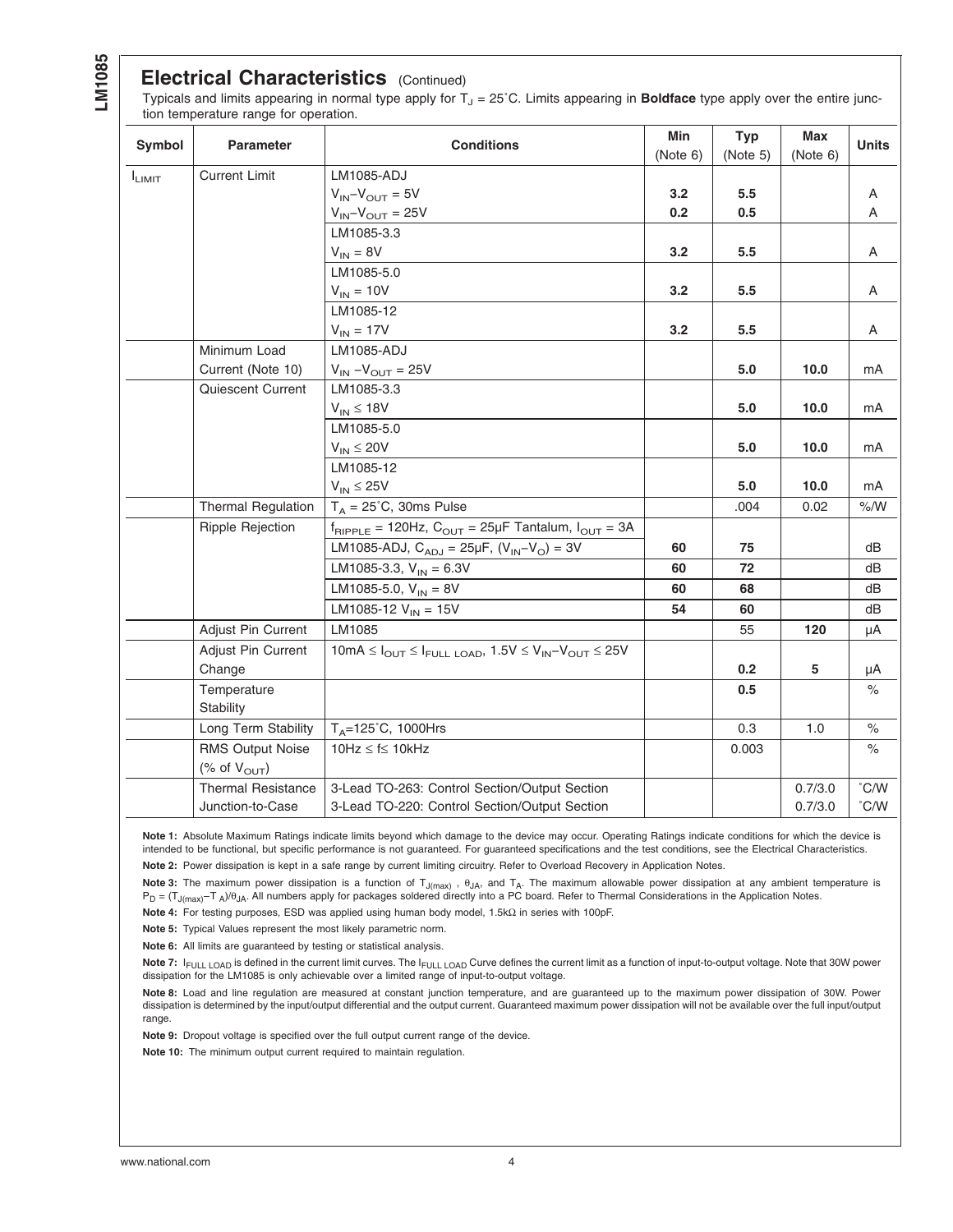## **Typical Performance Characteristics**





#### Percent Change in Output Voltage vs. Temperature **Adjust Pin Current vs. Temperature**



## **Maximum Power Dissipation vs. Temperature Ripple Rejection vs. Frequency (LM1085-Adj.)**



#### **Dropout Voltage vs. Output Current Short-Circuit Current vs. Input/Output Difference**

![](_page_4_Figure_8.jpeg)

![](_page_4_Figure_10.jpeg)

![](_page_4_Figure_11.jpeg)

![](_page_4_Figure_12.jpeg)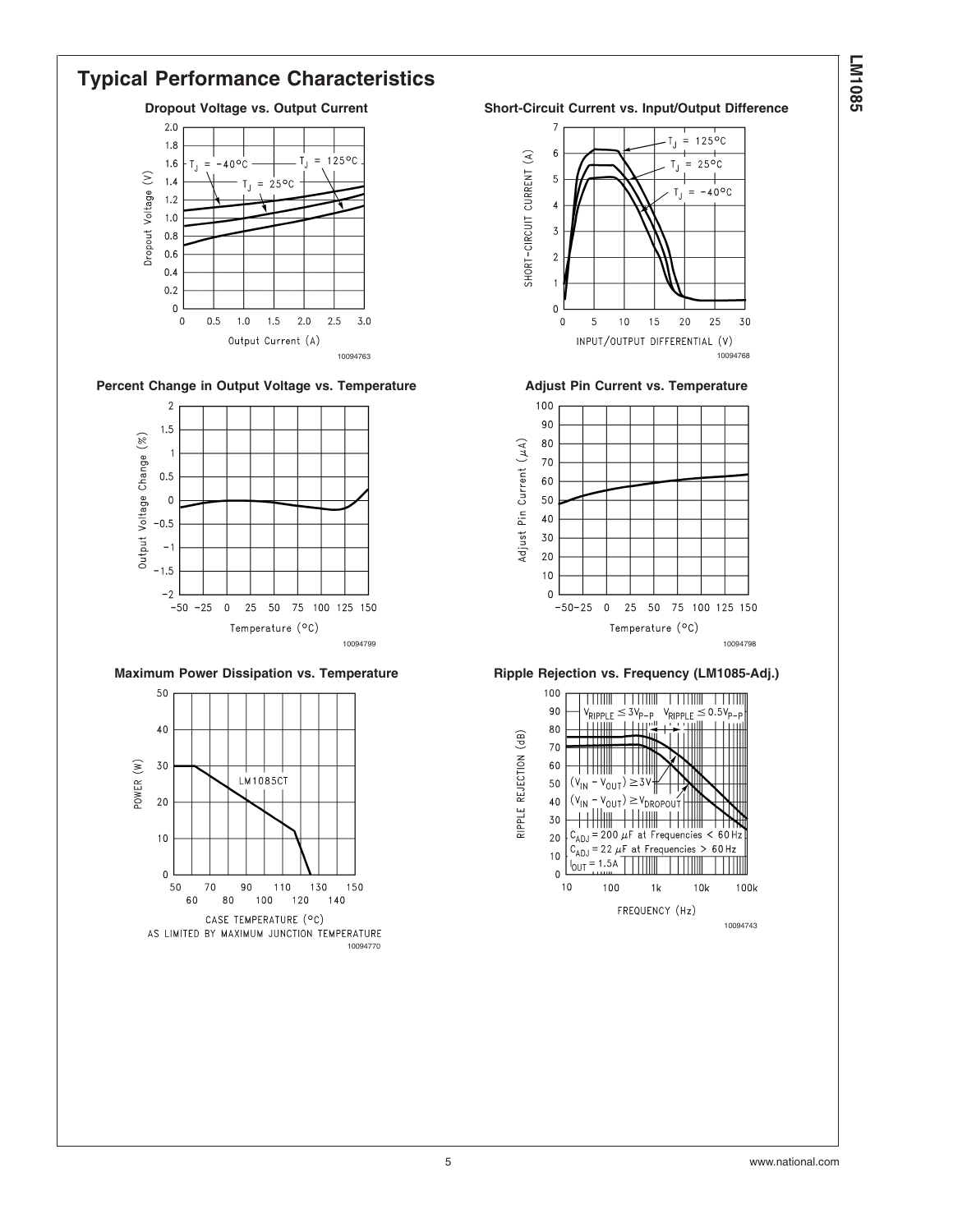# **LM1085**

## **Typical Performance Characteristics** (Continued)

## **Ripple Rejection vs. Output Current (LM1085-Adj.) Line Transient Response**

![](_page_5_Figure_3.jpeg)

![](_page_5_Figure_4.jpeg)

![](_page_5_Figure_5.jpeg)

![](_page_5_Figure_6.jpeg)

10094771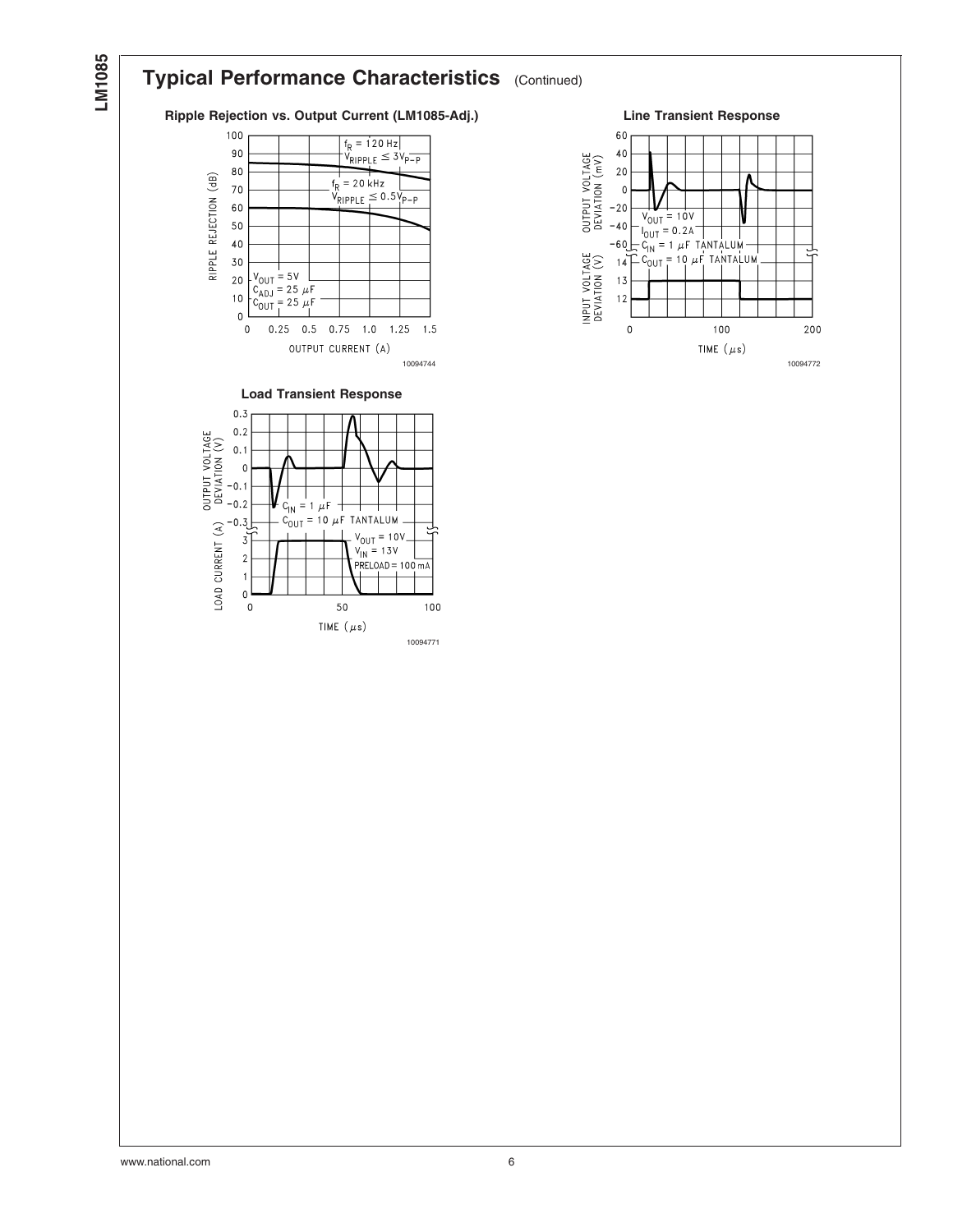## **Application Note**

#### **GENERAL**

*Figure 1* shows a basic functional diagram for the LM1085- Adj (excluding protection circuitry) . The topology is basically that of the LM317 except for the pass transistor. Instead of a Darlingtion NPN with its two diode voltage drop, the LM1085 uses a single NPN. This results in a lower dropout voltage. The structure of the pass transistor is also known as a quasi LDO. The advantage a quasi LDO over a PNP LDO is its inherently lower quiescent current. The LM1085 is guaranteed to provide a minimum dropout voltage 1.5V over temperature, at full load.

![](_page_6_Figure_3.jpeg)

**FIGURE 1. Basic Functional Diagram for the LM1085, excluding Protection circuitry**

#### **OUTPUT VOLTAGE**

The LM1085 adjustable version develops at 1.25V reference voltage,  $(V_{REF})$ , between the output and the adjust terminal. As shown in figure 2, this voltage is applied across resistor R1 to generate a constant current I1. This constant current then flows through R2. The resulting voltage drop across R2 adds to the reference voltage to sets the desired output voltage.

The current  $I_{AD,J}$  from the adjustment terminal introduces an output error . But since it is small (120uA max), it becomes negligible when R1 is in the 100 $Ω$  range.

For fixed voltage devices, R1 and R2 are integrated inside the devices.

![](_page_6_Figure_9.jpeg)

![](_page_6_Figure_10.jpeg)

## **STABILITY CONSIDERATION**

Stability consideration primarily concern the phase response of the feedback loop. In order for stable operation, the loop must maintain negative feedback. The LM1085 requires a certain amount series resistance with capacitive loads. This series resistance introduces a zero within the loop to increase phase margin and thus increase stability. The equivalent series resistance (ESR) of solid tantalum or aluminum electrolytic capacitors is used to provide the appropriate zero (approximately 500 kHz).

The Aluminum electrolytic are less expensive than tantalums, but their ESR varies exponentially at cold temperatures; therefore requiring close examination when choosing the desired transient response over temperature. Tantalums are a convenient choice because their ESR varies less than 2:1 over temperature.

The recommended load/decoupling capacitance is a 10uF tantalum or a 50uF aluminum. These values will assure stability for the majority of applications.

The adjustable versions allows an additional capacitor to be used at the ADJ pin to increase ripple rejection. If this is done the output capacitor should be increased to 22uF for tantalums or to 150uF for aluminum.

Capacitors other than tantalum or aluminum can be used at the adjust pin and the input pin. A 10uF capacitor is a reasonable value at the input. See Ripple Rejection section regarding the value for the adjust pin capacitor.

It is desirable to have large output capacitance for applications that entail large changes in load current (microprocessors for example). The higher the capacitance, the larger the available charge per demand. It is also desirable to provide low ESR to reduce the change in output voltage:

 $\Delta V = \Delta I \times ESR$ 

It is common practice to use several tantalum and ceramic capacitors in parallel to reduce this change in the output voltage by reducing the overall ESR.

Output capacitance can be increased indefinitely to improve transient response and stability.

#### **RIPPLE REJECTION**

Ripple rejection is a function of the open loop gain within the feed-back loop (refer to *Figure 1* and *Figure 2*). The LM1085 exhibits 75dB of ripple rejection (typ.). When adjusted for voltages higher than  $V_{REF}$ , the ripple rejection decreases as function of adjustment gain: (1+R1/R2) or  $V_O/V_{BEF}$ . Therefore a 5V adjustment decreases ripple rejection by a factor of four (−12dB); Output ripple increases as adjustment voltage increases.

However, the adjustable version allows this degradation of ripple rejection to be compensated. The adjust terminal can be bypassed to ground with a capacitor  $(C_{ADJ})$ . The impedance of the  $C_{ADJ}$  should be equal to or less than R1 at the desired ripple frequency. This bypass capacitor prevents ripple from being amplified as the output voltage is increased.

 $1/(2\pi^*f_{\text{RIPPLE}}^*C_{\text{ADJ}}) \leq R_1$ 

## **LOAD REGULATION**

The LM1085 regulates the voltage that appears between its output and ground pins, or between its output and adjust pins. In some cases, line resistances can introduce errors to the voltage across the load. To obtain the best load regulation, a few precautions are needed.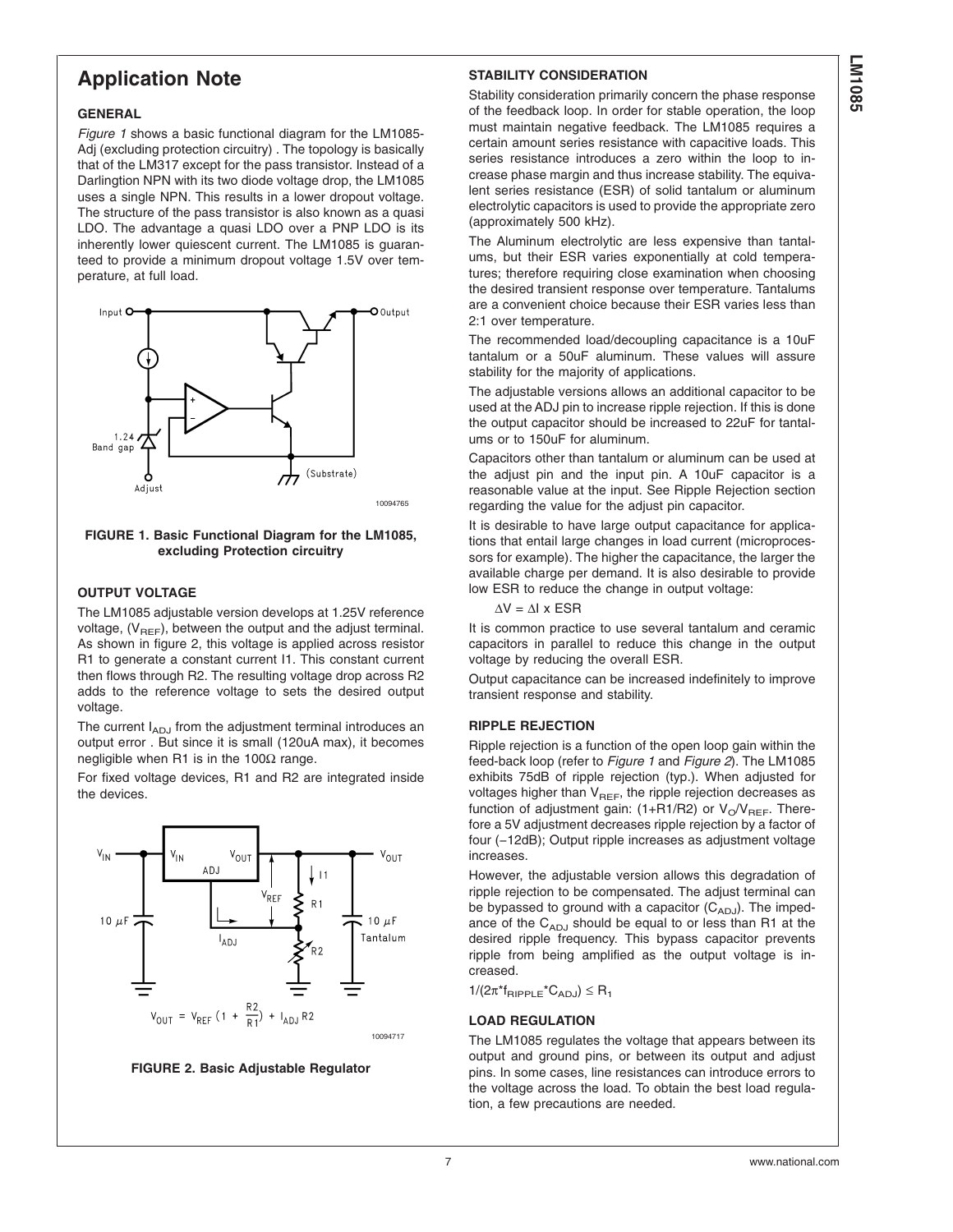## **Application Note** (Continued)

*Figure 3* shows a typical application using a fixed output regulator. Rt1 and Rt2 are the line resistances.  $V_{\text{LOAD}}$  is less than the  $V_{\text{OUT}}$  by the sum of the voltage drops along the line resistances. In this case, the load regulation seen at the R<sub>LOAD</sub> would be degraded from the data sheet specification. To improve this, the load should be tied directly to the output terminal on the positive side and directly tied to the ground terminal on the negative side.

![](_page_7_Figure_3.jpeg)

#### **FIGURE 3. Typical Application using Fixed Output Regulator**

When the adjustable regulator is used (*Figure 4*), the best performance is obtained with the positive side of the resistor R1 tied directly to the output terminal of the regulator rather than near the load. This eliminates line drops from appearing effectively in series with the reference and degrading regulation. For example, a 5V regulator with 0.05Ω resistance between the regulator and load will have a load regulation due to line resistance of 0.05Ω x I<sub>L</sub>. If R1 (= 125Ω) is connected near the load the effective line resistance will be 0.05Ω (1 + R2/R1) or in this case, it is 4 times worse. In addition, the ground side of the resistor R2 can be returned near the ground of the load to provide remote ground sensing and improve load regulation.

![](_page_7_Figure_6.jpeg)

#### **FIGURE 4. Best Load Regulation using Adjustable Output Regulator**

#### **PROTECTION DIODES**

Under normal operation, the LM1085 regulator does not need any protection diode. With the adjustable device, the internal resistance between the adjustment and output terminals limits the current. No diode is needed to divert the current around the regulator even with a capacitor on the adjustment terminal. The adjust pin can take a transient signal of ±25V with respect to the output voltage without damaging the device.

When an output capacitor is connected to a regulator and the input is shorted, the output capacitor will discharge into the output of the regulator. The discharge current depends on the value of the capacitor, the output voltage of the regulator, and rate of decrease of  $V_{IN}$ . In the LM1085 regulator, the internal diode between the output and input pins can withstand microsecond surge currents of 10A to 20A. With an extremely large output capacitor ( $\geq$ 1000 µf), and with input instantaneously shorted to ground, the regulator could be damaged. In this case, an external diode is recommended between the output and input pins to protect the regulator, shown in *Figure 5*.

![](_page_7_Figure_12.jpeg)

![](_page_7_Figure_13.jpeg)

#### **OVERLOAD RECOVERY**

Overload recovery refers to regulator's ability to recover from a short circuited output. A key factor in the recovery process is the current limiting used to protect the output from drawing too much power. The current limiting circuit reduces the output current as the input to output differential increases. Refer to short circuit curve in the curve section.

During normal start-up, the input to output differential is small since the output follows the input. But, if the output is shorted, then the recovery involves a large input to output differential. Sometimes during this condition the current limiting circuit is slow in recovering. If the limited current is too low to develop a voltage at the output, the voltage will stabilize at a lower level. Under these conditions it may be necessary to recycle the power of the regulator in order to get the smaller differential voltage and thus adequate start up conditions. Refer to curve section for the short circuit current vs. input differential voltage.

#### **THERMAL CONSIDERATIONS**

ICs heats up when in operation, and power consumption is one factor in how hot it gets. The other factor is how well the heat is dissipated. Heat dissipation is predictable by knowing the thermal resistance between the IC and ambient  $(\theta_{JA})$ . Thermal resistance has units of temperature per power (C/ W). The higher the thermal resistance, the hotter the IC.

The LM1085 specifies the thermal resistance for each package as junction to case  $(\theta_{JC})$ . In order to get the total resistance to ambient  $(\theta_{JA})$ , two other thermal resistance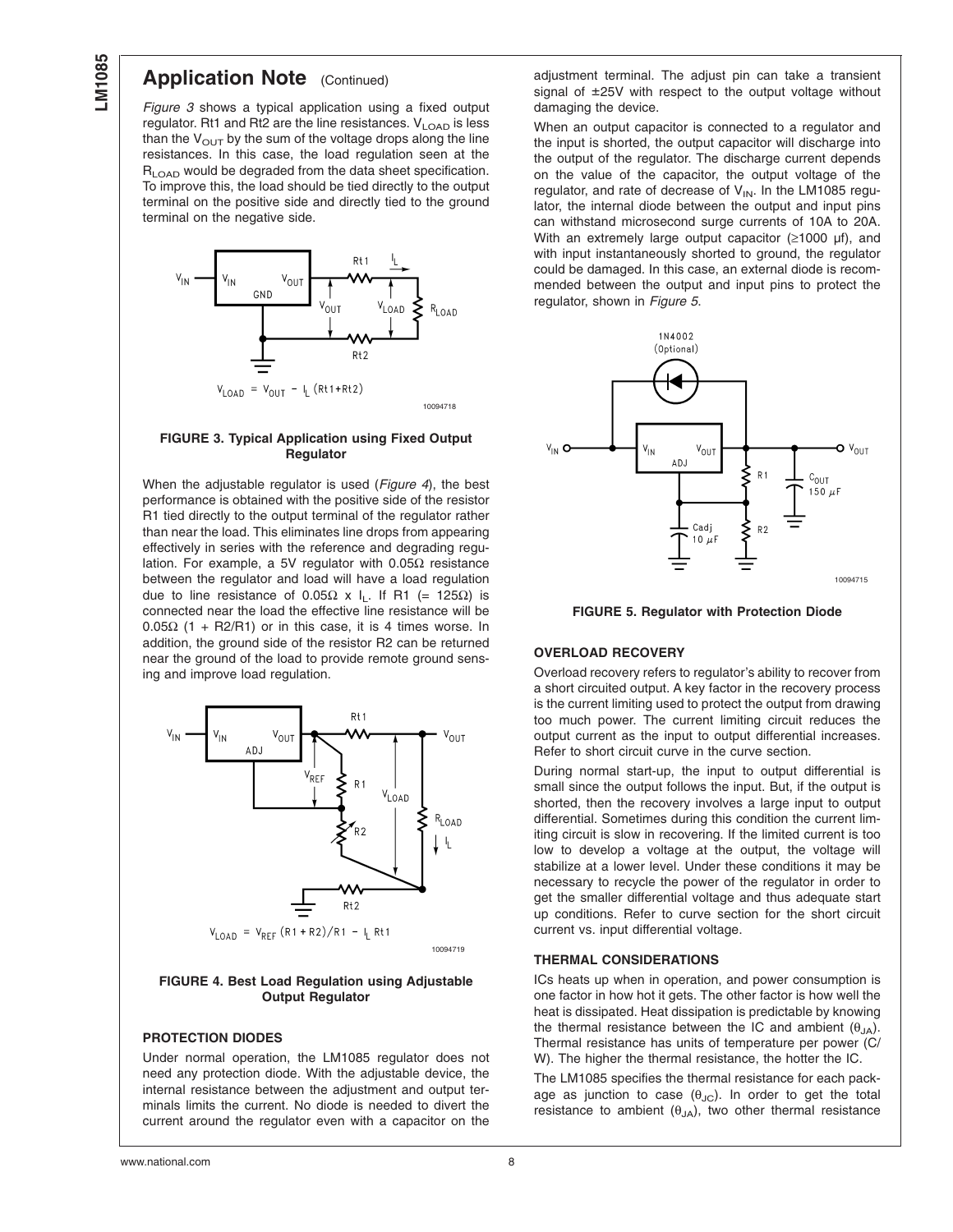## **Application Note** (Continued)

must be added, one for case to heat-sink  $(\theta_{CH})$  and one for heatsink to ambient  $(\theta_{HA})$ . The junction temperature can be predicted as follows:

 $T_J = T_A + P_D (\theta_{JC} + \theta_{CH} + \theta_{HA}) = T_A + P_D \theta_{JA}$ 

 $T_J$  is junction temperature,  $T_A$  is ambient temperature, and  $P_D$  is the power consumption of the device. Device power consumption is calculated as follows:

![](_page_8_Figure_4.jpeg)

 $I_{IN} = I_L + I_G$ 

in the circuit.

 $\mathsf{P}_{\mathsf{D}} = \left(\mathsf{V}_{\mathsf{IN}}\text{-}\mathsf{V}_{\mathsf{OUT}}\right)\;\mathsf{I}_{\mathsf{L}} + \mathsf{V}_{\mathsf{IN}}\mathsf{I}_{\mathsf{G}}$ 

*Figure 6* shows the voltages and currents which are present

**FIGURE 6. Power Dissipation Diagram**

Once the devices power is determined, the maximum allowable  $(\theta_{JA(max)})$  is calculated as:

 $\theta_{JA(max)} = T_{B(max)} / P_D = T_{J(max)} - T_{A(max)} / P_D$ 

The LM1085 has different temperature specifications for two different sections of the IC: the control section and the output section. The Electrical Characteristics table shows the junction to case thermal resistances for each of these sections, while the maximum junction temperatures  $(T_{J(max)})$  for each section is listed in the Absolute Maximum section of the datasheet.  $T_{J(max)}$  is 125°C for the control section, while  $T_{J(max)}$  is 150°C for the output section.

 $\theta_{JA(max)}$  should be calculated separately for each section as follows<sup>:</sup>

 $\theta_{JA}$  (max, CONTROL SECTION) = (125°C - T<sub>A(max)</sub>)/P<sub>D</sub>

θ<sub>JA</sub>(max, OUTPUT SECTION) = (150°C - T<sub>A(max)</sub>)/P<sub>D</sub>

The required heat sink is determined by calculating its required thermal resistance  $(\theta_{HA(max)})$ .

 $\theta_{HA(max)} = \theta_{JA(max)} - (\theta_{JC} + \theta_{CH})$ 

 $\theta_{HA(max)}$  should also be calculated twice as follows:

 $\theta_{HA(max)} = \theta_{JA}$  (max, CONTROL SECTION) - ( $\theta_{JC}$  (CON-TROL SECTION) +  $\theta_{CH}$ )

 $\theta_{HA(max)} = \theta_{JA}$ (max, OUTPUT SECTION) - ( $\theta_{JC}$ (OUTPUT  $SECTION + \theta_{CH}$ 

If thermal compound is used,  $\theta_{CH}$  can be estimated at 0.2 C/W. If the case is soldered to the heat sink, then a  $\theta_{CH}$  can be estimated as 0 C/W.

After,  $\theta_{HA(max)}$  is calculated for each section, choose the lower of the two  $\theta_{HA(max)}$  values to determine the appropriate heat sink.

If PC board copper is going to be used as a heat sink, then *Figure 7* can be used to determine the appropriate area (size) of copper foil required.

![](_page_8_Figure_20.jpeg)

**FIGURE 7. Heat sink thermal Resistance vs Area**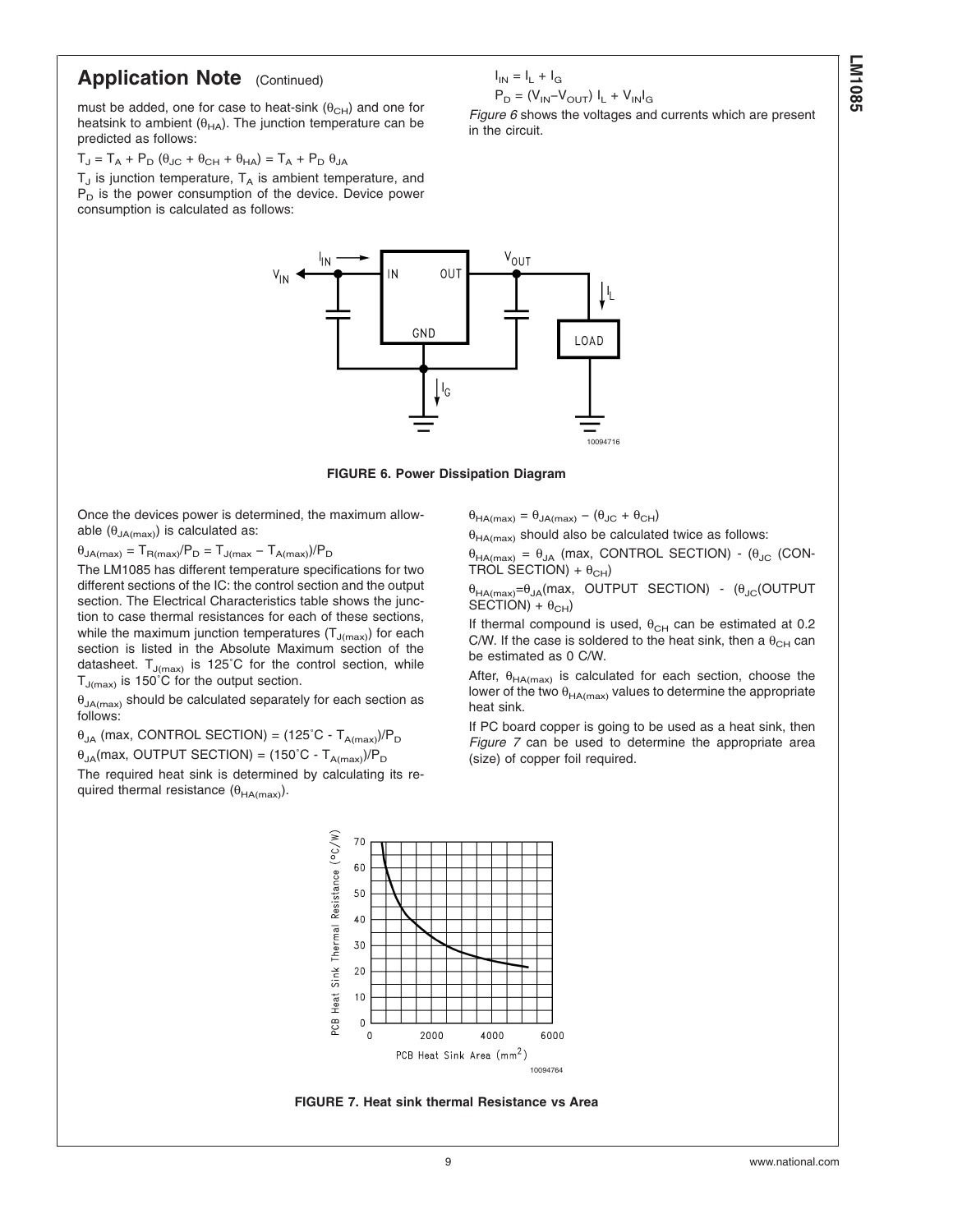![](_page_9_Figure_0.jpeg)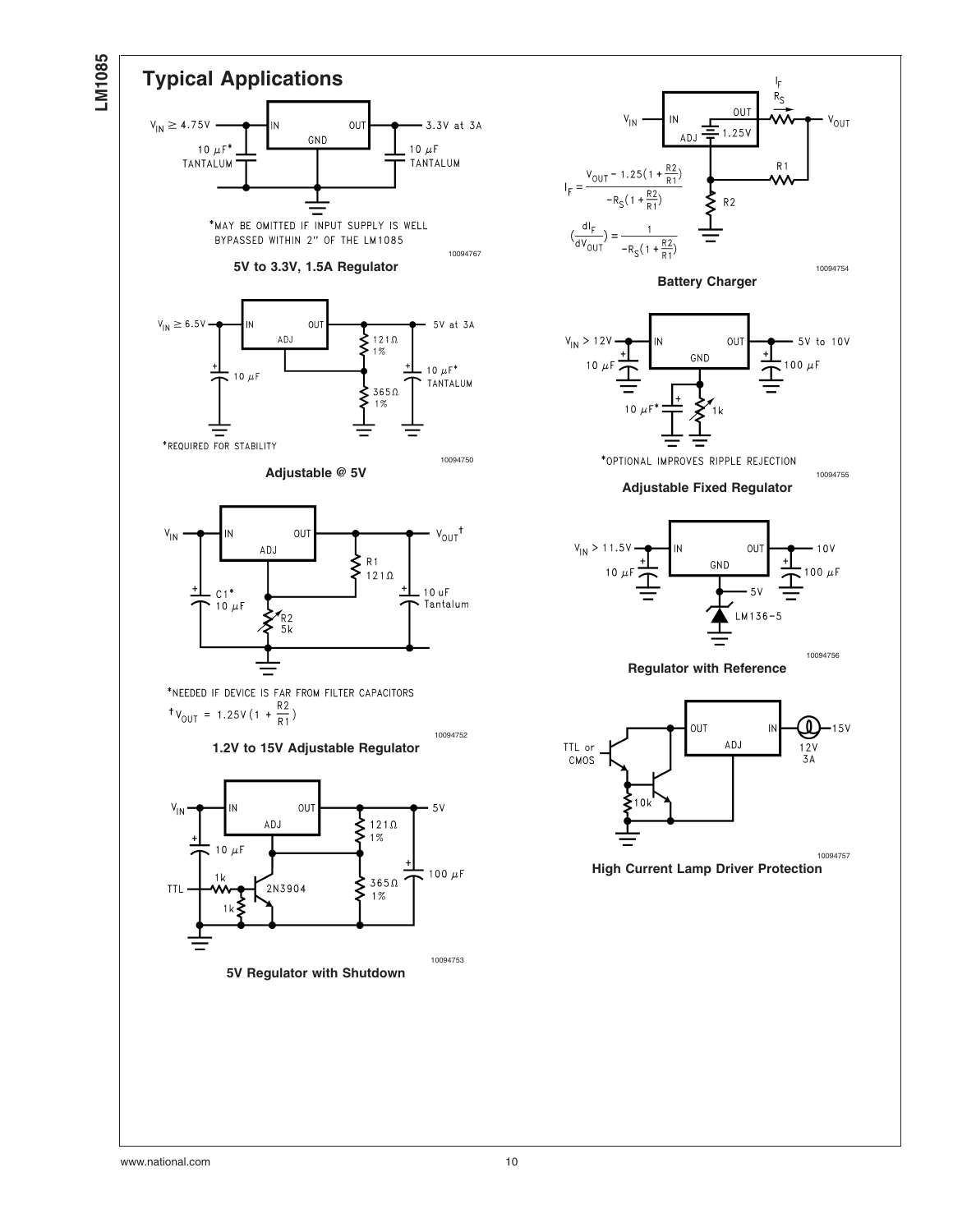![](_page_10_Figure_0.jpeg)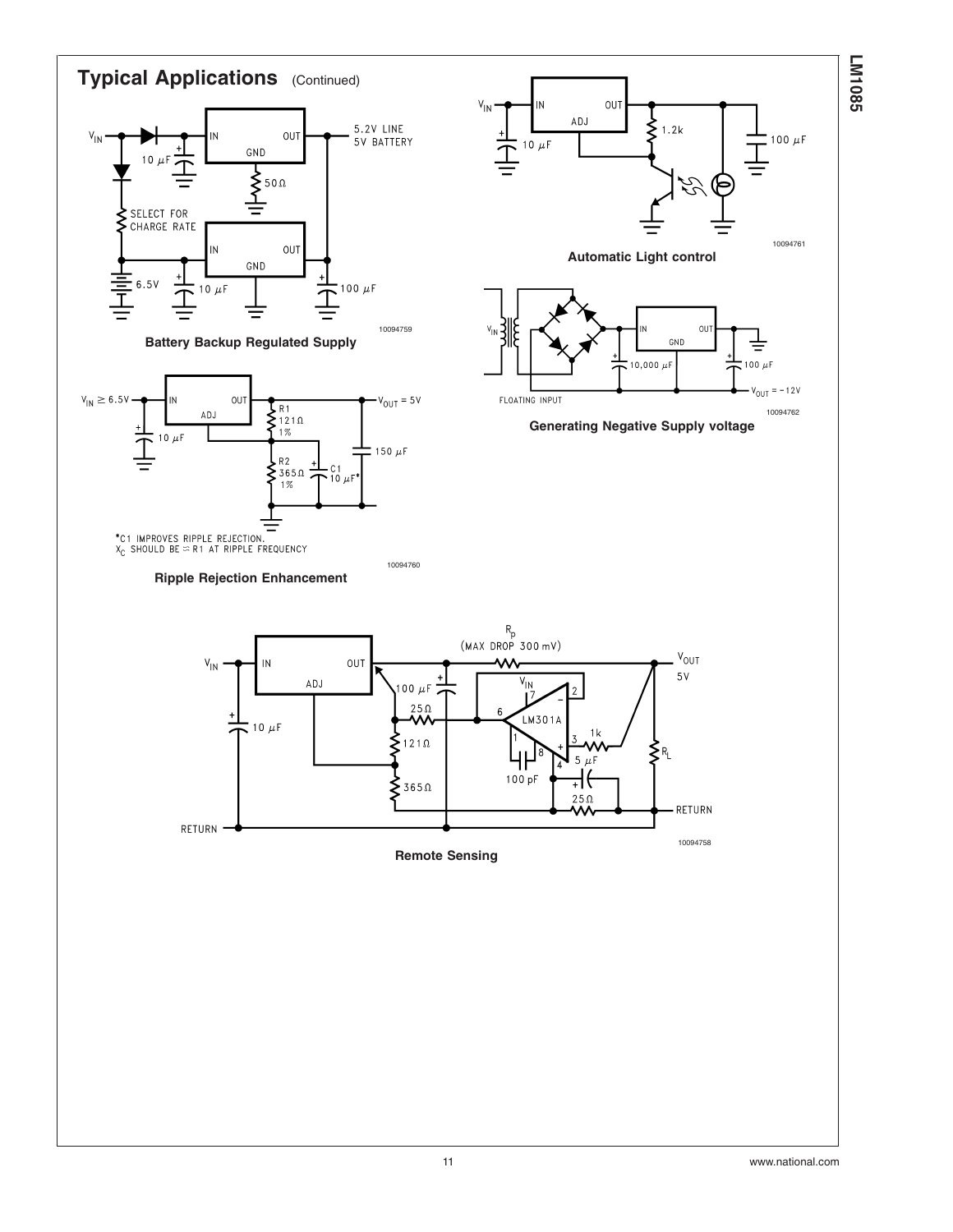![](_page_11_Figure_0.jpeg)